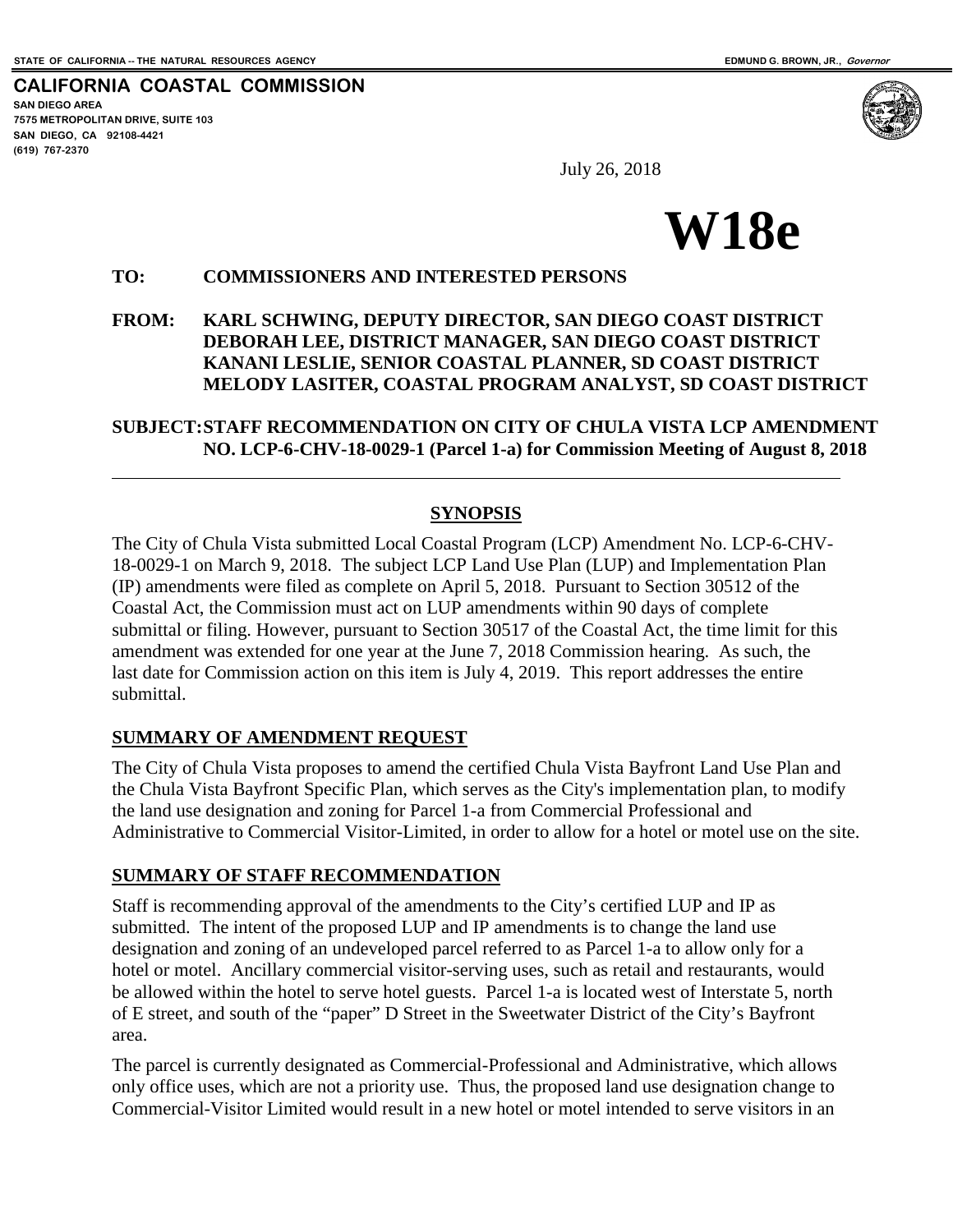area that historically was not available for this type of development. While the hotel development that is proposed on Parcel 1-a is not anticipated to be lower cost, it is proposed as moderate cost (priced at 82-120% of the California Average Daily Rate for hotels) and would make the bayfront area more accessible to the general public than an office would. Finally, the certified LUP contains policies that both encourage new overnight visitor accommodation developments to provide a range of rooms and room prices in order to serve all income ranges, and encourage and protect low cost visitor facilities. Thus, the certified LUP already contains policies to carry out the public access and visitor-serving policies of the Coastal Act.

The proposed implementation plan amendment is consistent with the LUP, as proposed to be amended, since both the land use designation and zoning of Parcel 1-a would be modified to allow for a hotel development. The design criteria for the parcel would remain unchanged, so that the new project will be compatible with the character and scale of surrounding development. The proposed IP amendment is also consistent with the goals and policies of the Land Use Plan that support the provision of visitor serving commercial uses, designation of visitor serving commercial areas in the vicinity of primary coastal access routes, and provision of a range of rooms to serve a variety of income ranges.

In conclusion, the LUP amendment, as submitted, is consistent with the Chapter 3 policies of the Coastal Act and the IP amendment, as submitted, is consistent with and adequate to carry out the provisions of the LUP, as proposed to be modified. Therefore, staff is recommending approval of both the LUP and IP amendments, as submitted.

The appropriate resolutions and motions begin on Page 5. The findings for approval of the Land Use Plan Amendment as submitted begin on Page 6. The findings for approval of the Implementation Plan Amendment as submitted begin on Page 9.

# **BACKGROUND**

 $\overline{a}$ 

The Chula Vista Bayfront Master Plan (CVBMP) is intended to guide development of an approximately 556-acre planning area covering 497 acres of land and 59 acres of water area adjacent to the San Diego Bay in the City of Chula Vista. The CVBMP, which includes both the San Diego Unified Port District's (Port) and the City of Chula Vista's land use jurisdiction, is divided into three geographic segments for planning purposes—the northern segment is the Sweetwater District, the middle segment is the Harbor District, and the southern segment is the Otay District. The proposed LCP amendment would affect Parcel 1-a in the Sweetwater District. Only a relatively small portion of the City's LCP land area is included within the boundaries of the CVBMP; the bulk of the CVBMP area is contained within the Port's jurisdiction.

# **ADDITIONAL INFORMATION**

Further information on the City of Chula Vista LCP Amendment No. LCP-6-CHV-18-0029-1 may be obtained from Melody Lasiter, Coastal Planner, at (619) 767-2370.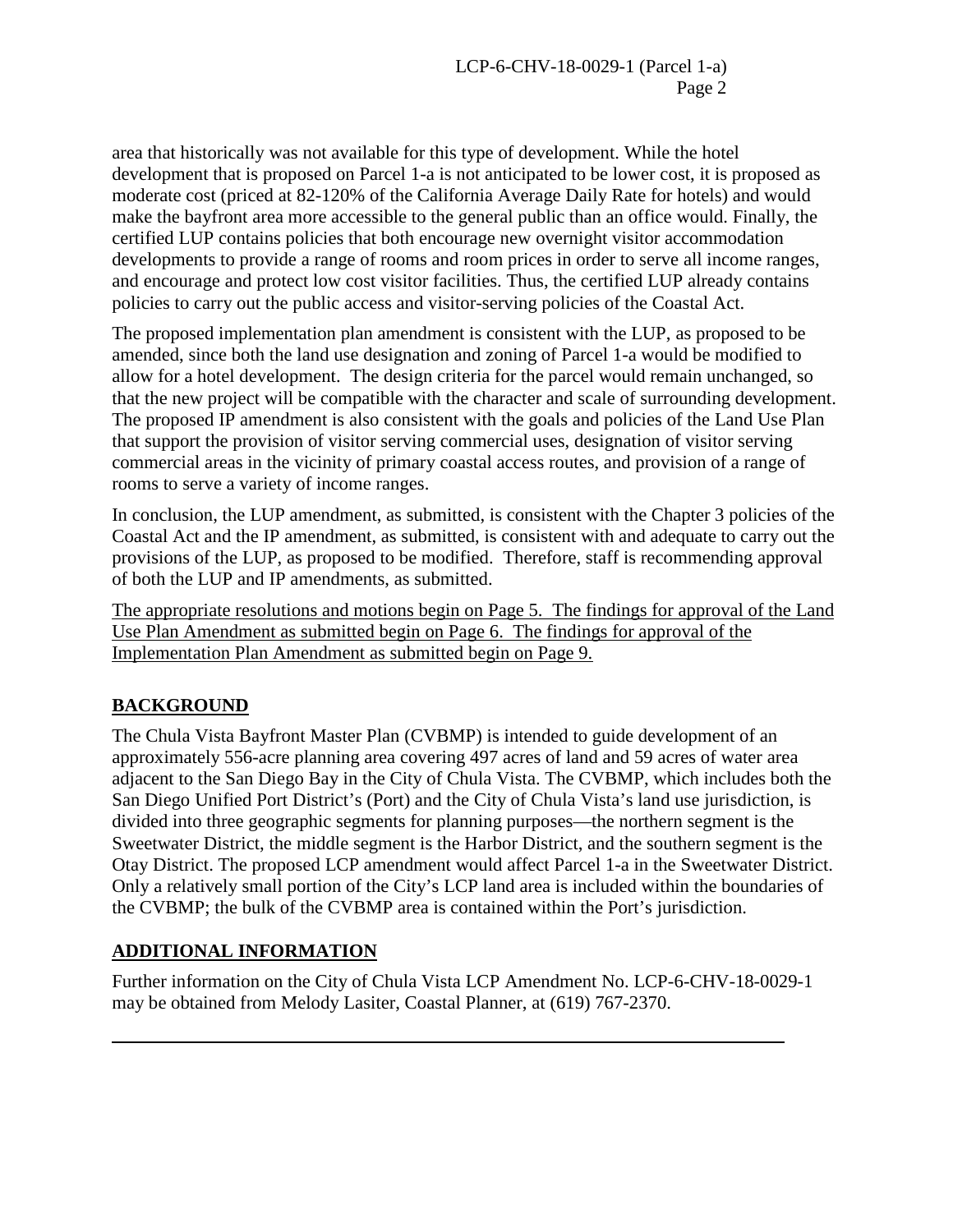# **TABLE OF CONTENTS**

| IV. FINDINGS FOR IMPLMENTATION PLAN AMENDMENT9 |  |
|------------------------------------------------|--|
| V. CALIFORNIA ENVIRONMENTAL QUALITY ACT11      |  |

# **EXHIBITS**

[Exhibit 1 – Location of Parcel 1-a](https://documents.coastal.ca.gov/reports/2018/8/w18e/w18e-8-2018-exhibits.pdf)  [Exhibit 2 – Adopted Chula Vista Bayfront Land Use Plan Amendment](https://documents.coastal.ca.gov/reports/2018/8/w18e/w18e-8-2018-exhibits.pdf)  [Exhibit 3 – Adopted Chula Vista Bayfront Specific Plan Amendment](https://documents.coastal.ca.gov/reports/2018/8/w18e/w18e-8-2018-exhibits.pdf)

# **SUBSTANTIVE FILE DOCUMENTS**

Chula Vista Bayfront Land Use Plan Chula Vista Bayfront Specific Plan Chula Vista Hotels: Accommodation Affordability Analysis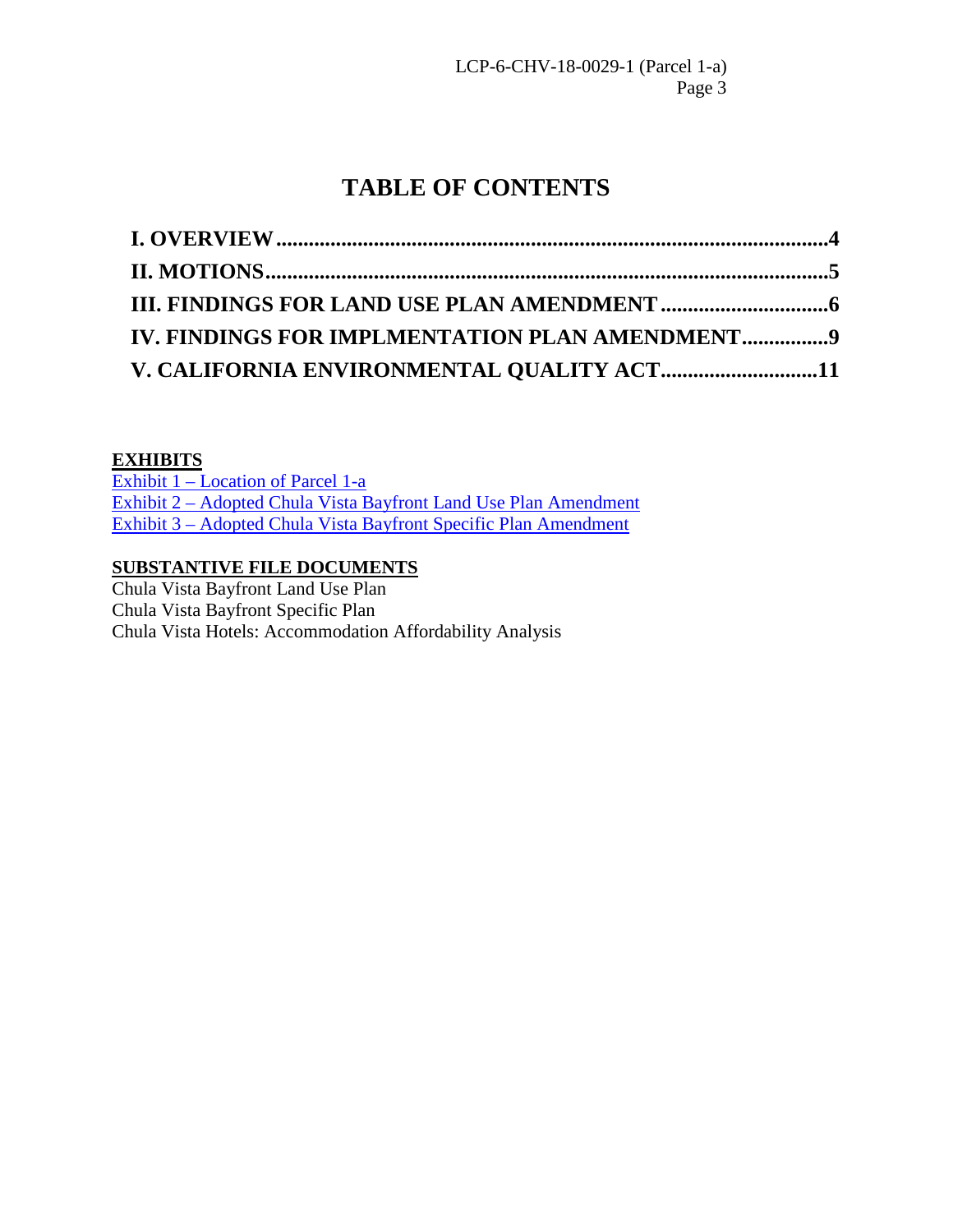# <span id="page-3-0"></span>**PART I. OVERVIEW**

# **A. LCP HISTORY**

The Commission certified the City of Chula Vista Local Coastal Program Land Use Plan (LUP), as submitted, on March 27, 1984. On January 25, 1985, the Commission certified the Bayfront LCP Implementation Program in the form of the Bayfront Specific Plan, Subdivision Ordinance, and Coastal Permit Processing Ordinance. Shortly after this certification, the City began issuing its own coastal development permits. Since the certification of the LCP, approximately eleven LCP amendments have been submitted for certification by the Commission. The most significant amendments came in 1993 when the City submitted a new land use plan and bayfront specific plan and rescinded its originally certified documents; and, in 2012, when the Commission adopted the Bayfront Master Plan, replacing the previous certified Land Use Plan and Implementation Plan in their entirety. The 2012 Bayfront Master Plan LCP has been amended once on March 11, 2015 to make corrections and minor revisions. The subject amendment is the second amendment to the 2012 Bayfront Master Plan LCP.

# **B. STANDARD OF REVIEW**

The standard of review for land use plans, or their amendments, is found in Section 30512 of the Coastal Act. This section requires the Commission to certify an LUP or LUP amendment if it finds that it meets the requirements of Chapter 3 of the Coastal Act. Specifically, it states:

#### Section 30512

(c) The Commission shall certify a land use plan, or any amendments thereto, if it finds that a land use plan meets the requirements of, and is in conformity with, the policies of Chapter 3 (commencing with Section 30200). Except as provided in paragraph (1) of subdivision (a) [substantial issue consideration], a decision to certify shall require a majority vote of the appointed membership of the Commission.

Pursuant to Section 30513 of the Coastal Act, the Commission may only reject zoning ordinances or other implementing actions, as well as their amendments, on the grounds that they do not conform with, or are inadequate to carry out, the provisions of the certified land use plan. The Commission shall take action by a majority vote of the Commissioners present. (Cal. Code of Regs., § 13542(b).)

In those cases when a local government approves implementing ordinances in association with a land use plan amendment and both are submitted to the Commission for certification as part of one LCP amendment, pursuant to Section 13542(c) of the Commission's regulations, the standard of review of the implementing actions shall be the land use plan most recently certified by the Commission.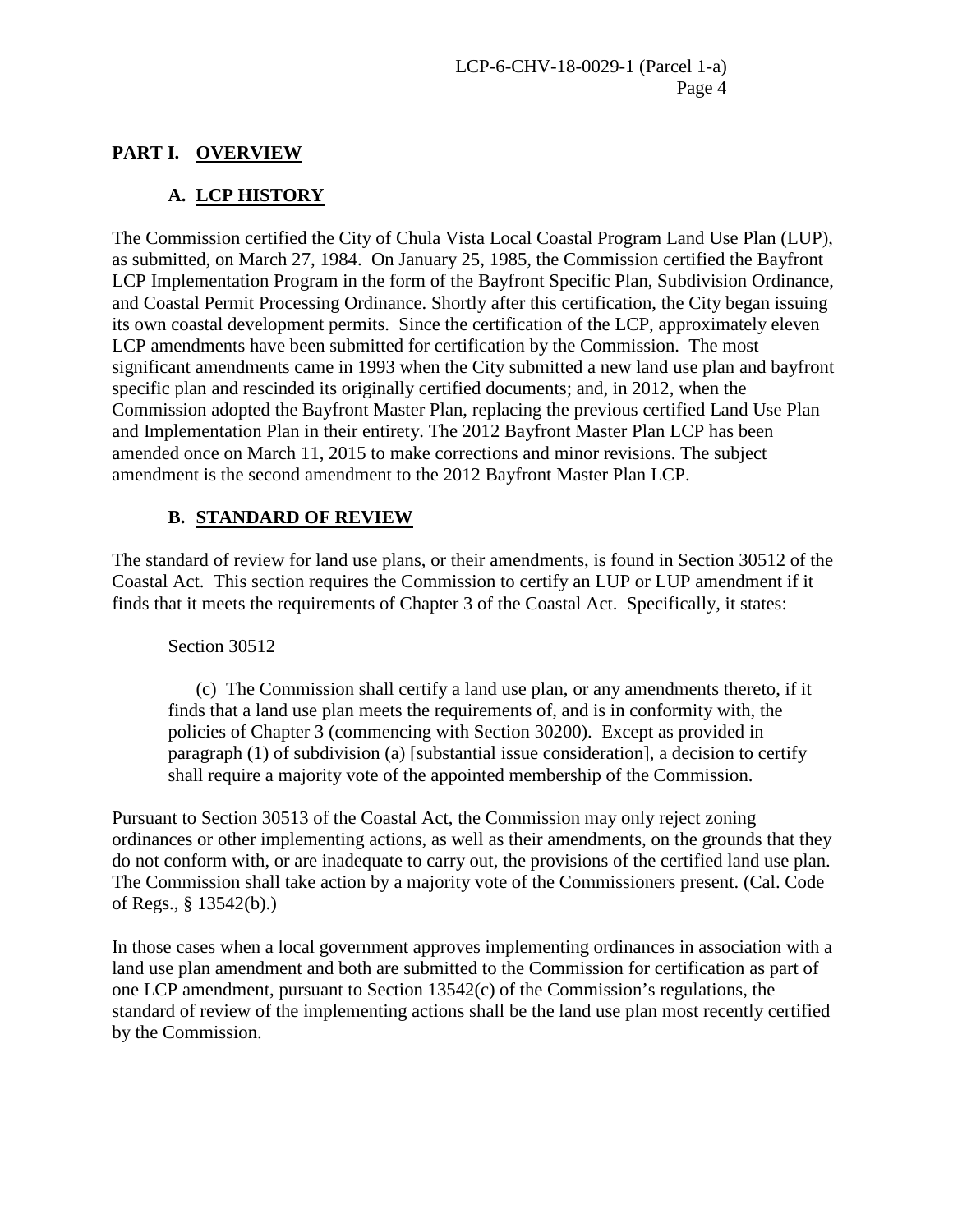# **C. PUBLIC PARTICIPATION**

Section 30503 of the Coastal Act requires local governments to provide the public with maximum opportunities to participate in the development of the LCP amendment prior to its submittal to the Commission for review. The City held Planning Commission and City Council meetings on October 25, 2017 and December 5, 2017 respectively, with regard to the subject amendment request. All of those local hearings were duly noticed to the public. Notice of the subject amendment has been distributed to all known interested parties.

# <span id="page-4-0"></span>**PART II. LOCAL COASTAL PROGRAM SUBMITTAL - RESOLUTIONS**

Following a public hearing, staff recommends the Commission adopt the following resolutions and findings. The appropriate motion to introduce the resolution and a staff recommendation are provided just prior to each resolution.

#### **I. MOTION:** *I move that the Commission certify the Land Use Plan Amendment No. LCP-6-CHV-18-0029-1 for the City of Chula Vista as submitted.*

# **STAFF RECOMMENDATION TO CERTIFY:**

Staff recommends a **YES** vote. Passage of this motion will result in certification of the land use plan amendment as submitted and adoption of the following resolution and findings. The motion to certify as submitted passes only upon an affirmative vote of a majority of the appointed Commissioners.

# **RESOLUTION TO CERTIFY LAND USE PLAN AMENDMENT AS SUBMITTED:**

The Commission hereby certifies the Land Use Plan Amendment for the City of Chula Vista as submitted and adopts the findings set forth below on grounds that the land use plan will meet the requirements of and be in conformity with the policies of Chapter 3 of the Coastal Act. Certification of the land use plan complies with the California Environmental Quality Act because either 1) feasible mitigation measures and/or alternatives have been incorporated to substantially lessen any significant adverse effects of the plan on the environment, or 2) there are no further feasible alternatives and mitigation measures that would substantially lessen any significant adverse impacts on the environment that will result from certification of the land use plan.

#### **II. MOTION:** *I move that the Commission reject the Implementation Program Amendment No. LCP-6-CHV-18-0029-1 for the City of Chula Vista as submitted.*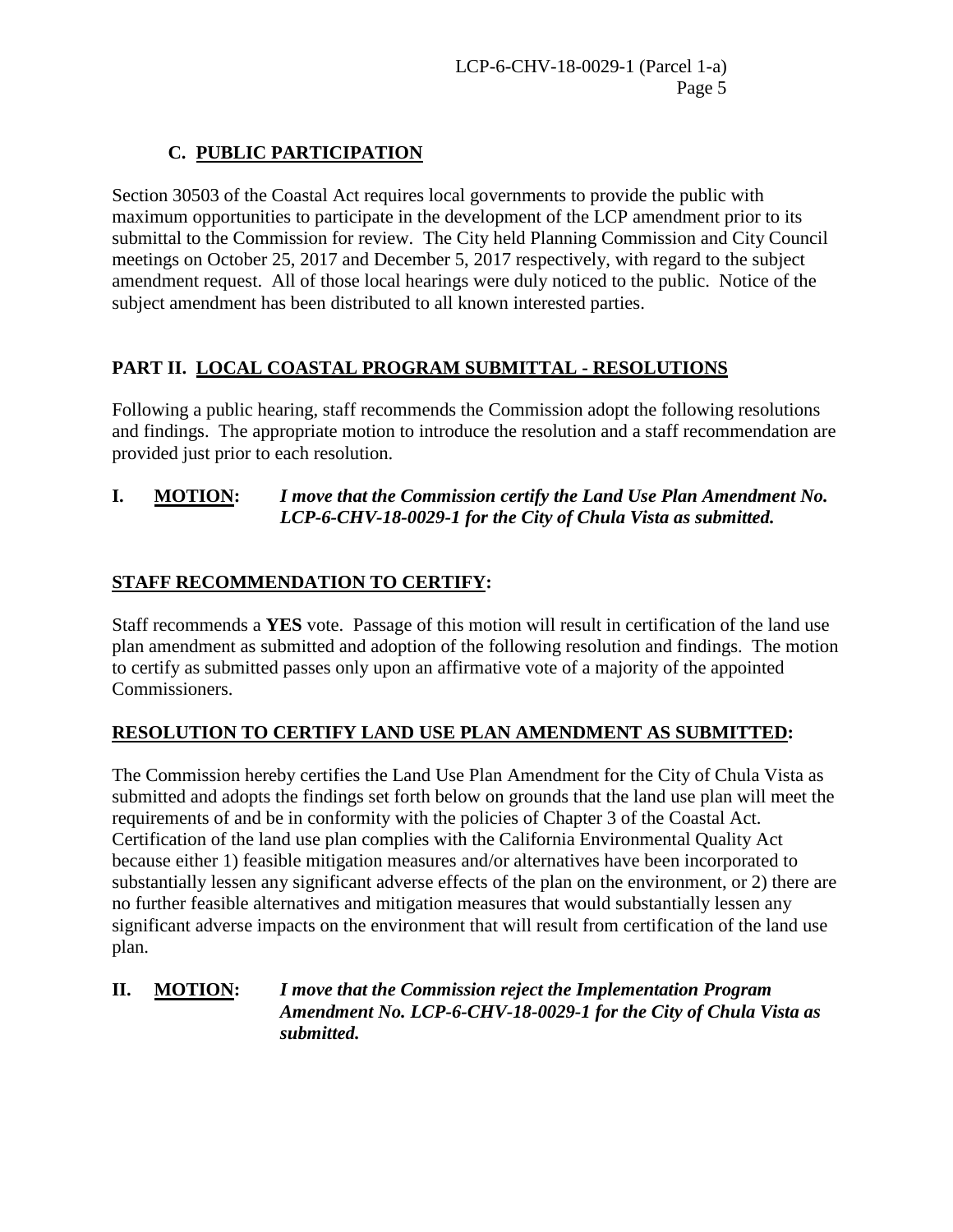#### **STAFF RECOMMENDATION OF CERTIFICATION AS SUBMITTED:**

Staff recommends a **NO** vote. Failure of this motion will result in certification of the Implementation Program Amendment as submitted and the adoption of the following resolution and findings. The motion passes only by an affirmative vote of a majority of the Commissioners present.

#### **RESOLUTION TO CERTIFY IMPLEMENTATION PROGRAM AMENDMENT AS SUBMITTED:**

The Commission hereby certifies the Implementation Program Amendment for the City of Chula Vista as submitted and adopts the findings set forth below on grounds that the Implementation Program Amendment will meet the requirements of and be in conformity with the policies of Chapter 3 of the Coastal Act, and certification of the Implementation Program will meet the requirements of the California Environmental Quality Act, because either 1) feasible mitigation measures and/or alternatives have been incorporated to substantially lessen any significant adverse effects of the Implementation Program Amendment on the environment, or 2) there are no further feasible alternatives or mitigation measures that would substantially lessen any significant adverse impacts on the environment that will result from certification of the Implementation Program Amendment.

### <span id="page-5-0"></span>**PART III.FINDINGS FOR APPROVAL OF THE CHULA VISTA LAND USE PLAN AMENDMENT, AS SUBMITTED**

#### **A. AMENDMENT DESCRIPTION**

The proposed LUP amendment is a project-driven amendment that would change the land use designation of Parcel 1-a from Commercial–Professional and Administrative, which allows for administrative office and support uses only, to Commercial–Visitor Limited (C-VL) to allow for a hotel or motel development. Parcel 1-a is an undeveloped lot located west of Interstate 5, north of E street, and south of the "paper" D Street in the Sweetwater District of the City's Bayfront area [\(Exhibit 1\)](https://documents.coastal.ca.gov/reports/2018/8/w18e/w18e-8-2018-exhibits.pdf). To support that a hotel or motel use is developed on the site, the amendment would add a new permitted land use designation, Commercial-Visitor Limited (C-VL), in the LUP, which would allow only hotel and motel uses, and retail and restaurants within the hotel interior. The proposed amendment also includes revisions to the text to identify that a private party, and not the City, owns Parcel 1-a; revisions to the Land Use Distribution Table (Table 3-1) to reflect the change in land use designation; and revisions to the text describing the Commercial–Visitor land use designation to clarify that restaurants, markets, snack bars, and retail shops are permitted uses within the hotel [\(Exhibit 2\)](https://documents.coastal.ca.gov/reports/2018/8/w18e/w18e-8-2018-exhibits.pdf). The design criteria for Parcel 1-a, including building heights and required buffers, will remain unchanged.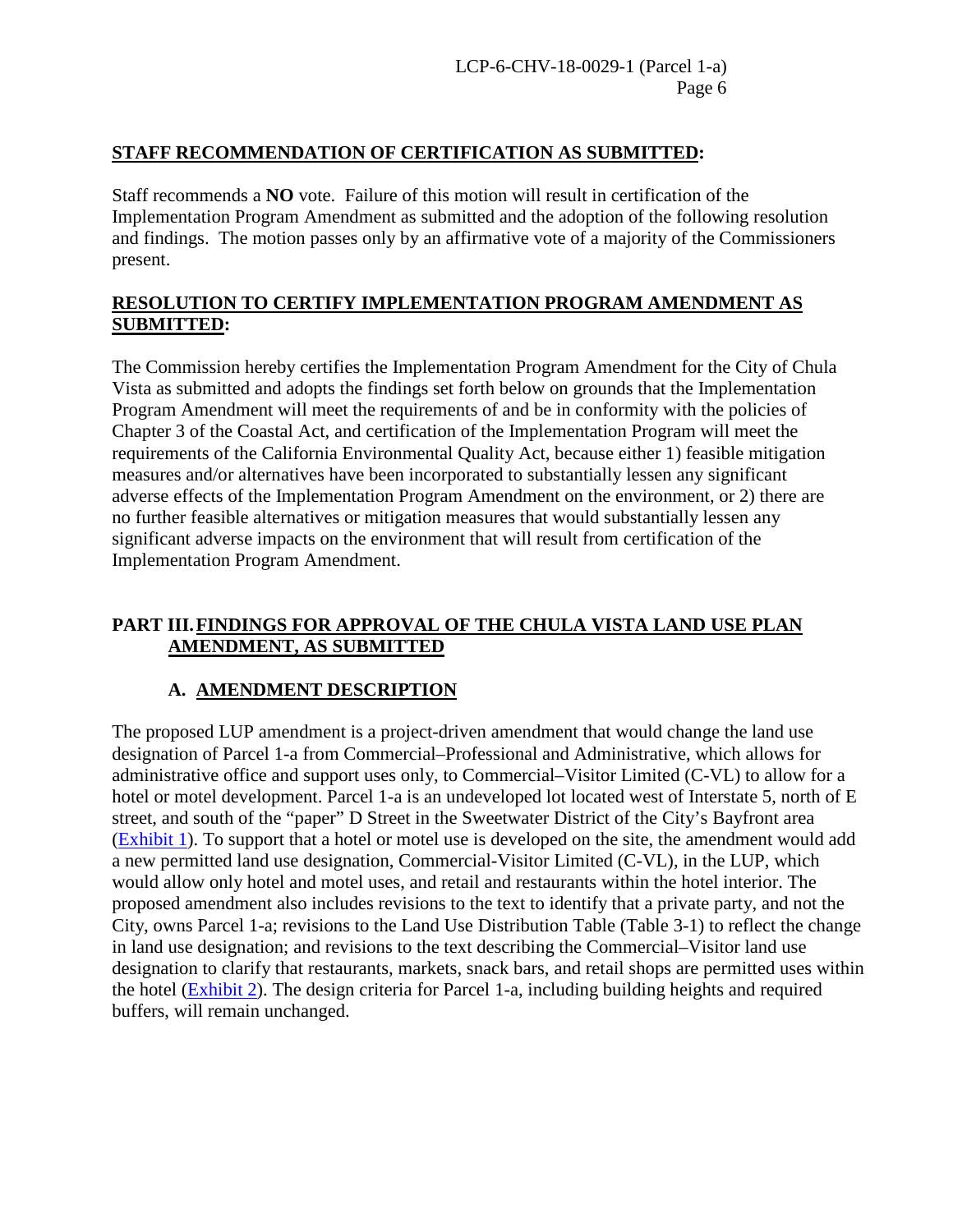#### **B. CONFORMANCE WITH SECTION 30001.5 OF THE COASTAL ACT**

The Commission finds, pursuant to Section 30512.2(b) of the Coastal Act, that the Land Use Plan as set forth in the preceding resolutions, is in conformance with the policies and requirements of Chapter 3 of the Coastal Act to the extent necessary to achieve the basic state goals specified in Section 30001.5 of the Coastal Act, which states:

 The legislature further finds and declares that the basic goals of the state for the Coastal Zone are to:

a) Protect, maintain and, where feasible, enhance and restore the overall quality of the coastal zone environment and its natural and manmade resources.

 b) Assure orderly, balanced utilization and conservation of coastal zone resources taking into account the social and economic needs of the people of the state.

c) Maximize public access to and along the coast and maximize public recreational opportunities in the coastal zone consistent with sound resource conservation principles and constitutionally protected rights of private property owners.

(d) Assure priority for coastal-dependent and coastal-related development over other development on the coast.

(e) Encourage state and local initiatives and cooperation in preparing procedures to implement coordinated planning and development for mutually beneficial uses, including educational uses, in the coastal zone.

The Commission therefore finds, for the specific reasons detailed below, that the land use plan conforms with Chapter 3 of the Coastal Act or the goals of the state for the coastal zone with regards to LCP Amendment No. LCP-6-CHV-18-0029-1.

# **C. CONFORMITY OF THE CHULA VISTA LUP WITH CHAPTER 3**

Section 30210 of the Coastal Act states:

*In carrying out the requirements of Section 4 of Article X of the California Constitution, maximum access, which shall be conspicuously posted, and recreational opportunities shall be provided for all the people consistent with public safety needs and the need to protect public rights, rights of private property owners, and natural resource areas from overuse.*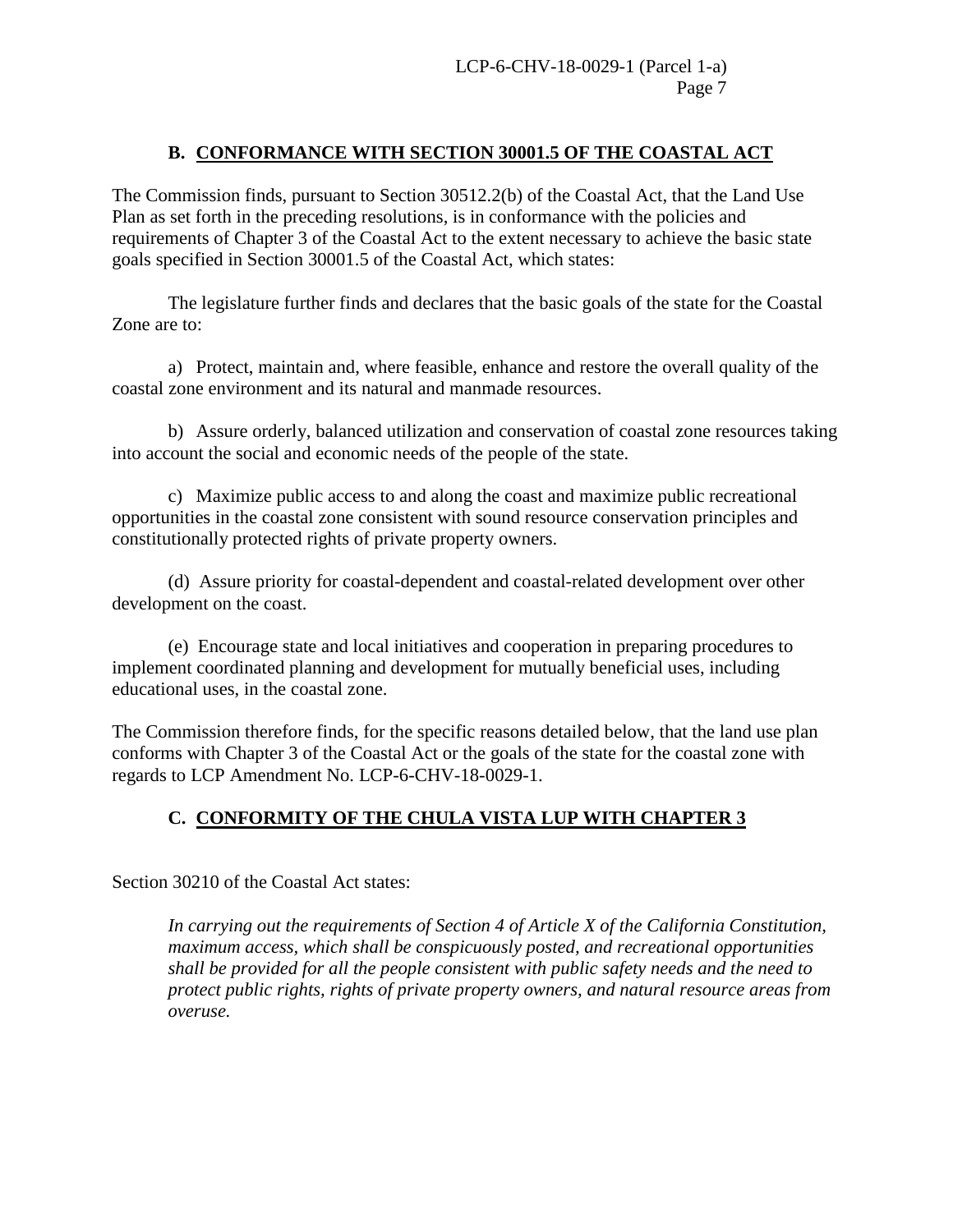Section 30213 of the Coastal Act states, in part:

*Lower cost visitor and recreational facilities shall be protected, encouraged, and, where feasible, provided. Developments providing public recreational opportunities are preferred.*

Section 30222 of the Coastal Act states:

*The use of private lands suitable for visitor-serving commercial recreational facilities designed to enhance public opportunities for coastal recreation shall have priority over private residential, general industrial, or general commercial development, but not over agriculture or coastal-dependent industry.* 

Section 30222 of the Coastal Act establishes visitor-serving commercial recreational facilities, including overnight accommodations, as a priority use over general commercial development, including offices. The proposed amendment can be found consistent with Chapter 3 of the Coastal Act, because it will allow for the development of visitor-serving overnight accommodations on Parcel 1-a. Parcel 1-a is currently designated as Commercial-Professional and Administrative, which only allow for office uses, which are not a priority use. Thus, the proposed land use designation change to Commercial-Visitor Limited would result in a new hotel or motel intended to serve visitors in an area that historically was not available for this type of development.

The City has not yet received design plans for the subject hotel but it is anticipated that the hotel would consist of two hotel buildings with approximately 120 rooms, along with the associated parking, landscaping, and circulation improvements. Consistent with Policy NR.9.G of the certified LUP, at the time project specific development is proposed, shading impacts, appropriate setbacks, step backs, and/or height reductions will be analyzed as part of the necessary environmental review for the permit application.

According to the City, the hotel development that is proposed on Parcel 1-a is not anticipated to be lower cost; however, it will be moderate cost (priced at 82-120% of the California Average Daily Rate for hotels) and more accessible to the general public than an office. As part of the amendment application, the City provided an inventory of existing hotels, as well as their room rates, to demonstrate that a large number of the hotels within the City are low or moderate cost; however, none of these existing hotels are located in the Coastal Zone. Thus, the designation of the site for a moderate cost hotel or motel would enhance the ability of the general public to access this portion of the coast and bay.

Further, the certified LUP sets forth the following policy that addresses new development that provides overnight visitor accommodations:

*Policy LU.5.5.E Lower cost visitor and recreational facilities shall be protected, encouraged and provided where feasible. Priority shall be given to the development of visitor serving and commercial recreational facilities designed to enhance public*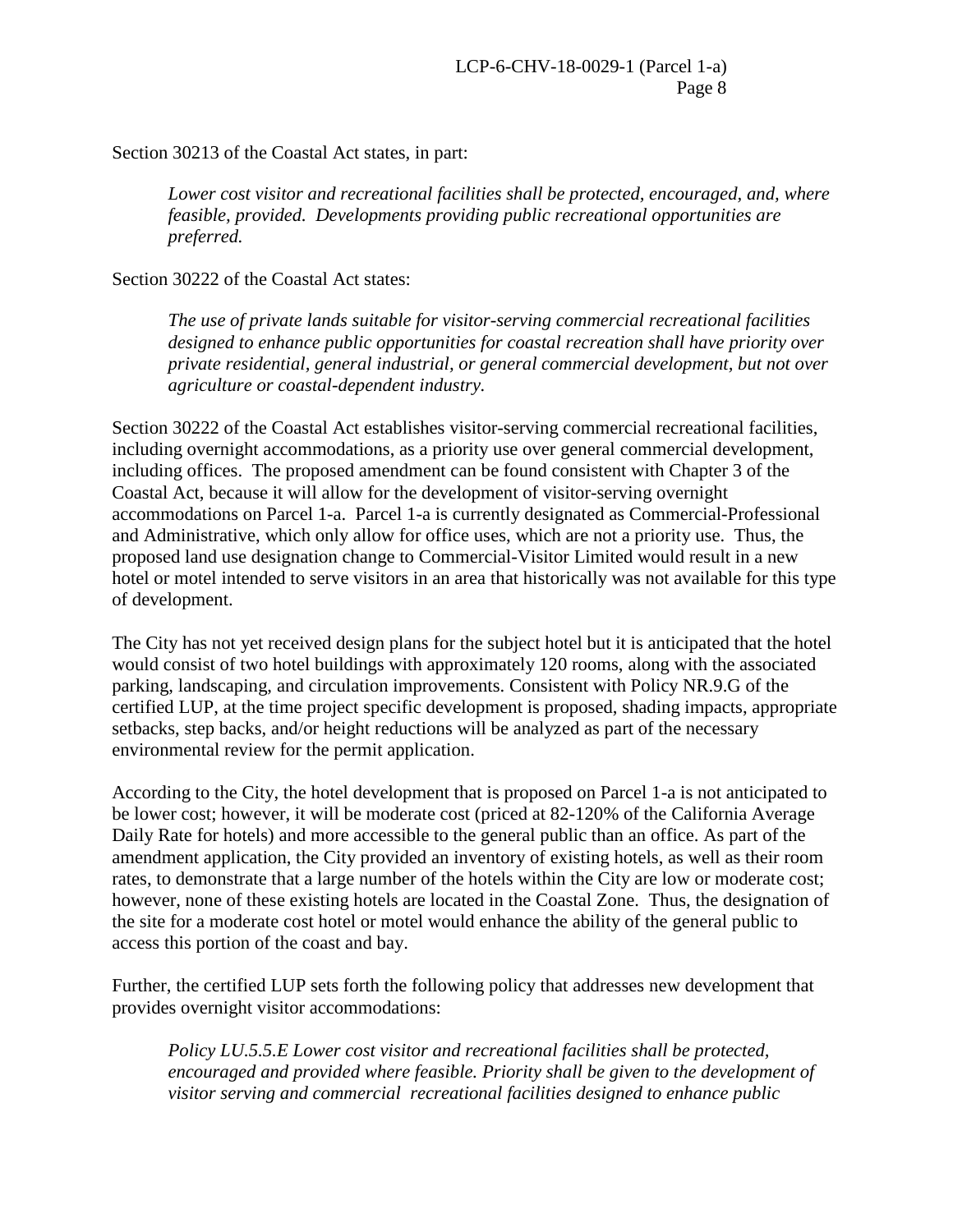*opportunities for coastal recreation over private residential, general industrial, or general commercial development. A range of room types, sizes, and room prices should be provided in order to serve a variety of income ranges. On land designated Commercial Visitor, only Commercial Visitor uses shall be permitted.*

The above certified LUP policy both encourages new overnight visitor accommodation developments to provide a range of rooms and room prices in order to serve all income ranges, and encourages and protects low cost visitor facilities. Thus, the certified LUP already contains policies to carry out the requirements of Section 30213. Therefore, the LUP amendment is consistent with the Chapter 3 policies of the Coastal Act and the Commission can approve the LUP amendment, as submitted.

#### <span id="page-8-0"></span>**PART IV. FINDINGS FOR APPROVAL OF THE CHULA VISTA IMPLEMENTATION PLAN AMENDMENT, AS SUBMITTED**

# **A. AMENDMENT DESCRIPTION**

The Bayfront Specific Plan is part of the City's certified Implementation Plan (IP), and consists of seven separate chapters of the City's Zoning Code. Specifically, the proposed amendment would add language to Section 19.84.002 to identify Commercial-Visitor Limited (C-VL) as a Commercial Zone land use and identify the permitted uses within C-VL, which include restaurants, retail shops, and bars that are located in the hotel interior only [\(Exhibit 3\)](https://documents.coastal.ca.gov/reports/2018/8/w18e/w18e-8-2018-exhibits.pdf). As with the LUP, the proposed changes to the City's certified IP are intended to allow for the development of a hotel or motel on Parcel 1-a.

# **B. FINDINGS FOR APPROVAL**

The standard of review for LCP implementation submittals or amendments is their consistency with and ability to carry out the provisions of the certified LUP.

a) **Purpose and Intent of the Ordinance**. Section 19.84.002 of the Bayfront Specific Plan describes permitted uses in Commercial Zones.

b) **Major Provisions of the Ordinance**. The proposed amendment adds text to Section 19.84.002 identifying Commercial-Visitor Limited (C-VL) as a Commercial Zone land use and identifying the permitted uses within C-VL.

#### c) **Adequacy of the Ordinance to Implement the Certified LUP Segments**.

The City of Chula Vista has applicable policies within its certified LUP that state:

*Objective LU.1 New Bayfront development should encourage a mixed-use development combining visitor serving commercial/recreational uses, public parks, and residential. The mixed use character of the Bayfront will: 1) minimize the traffic impact of*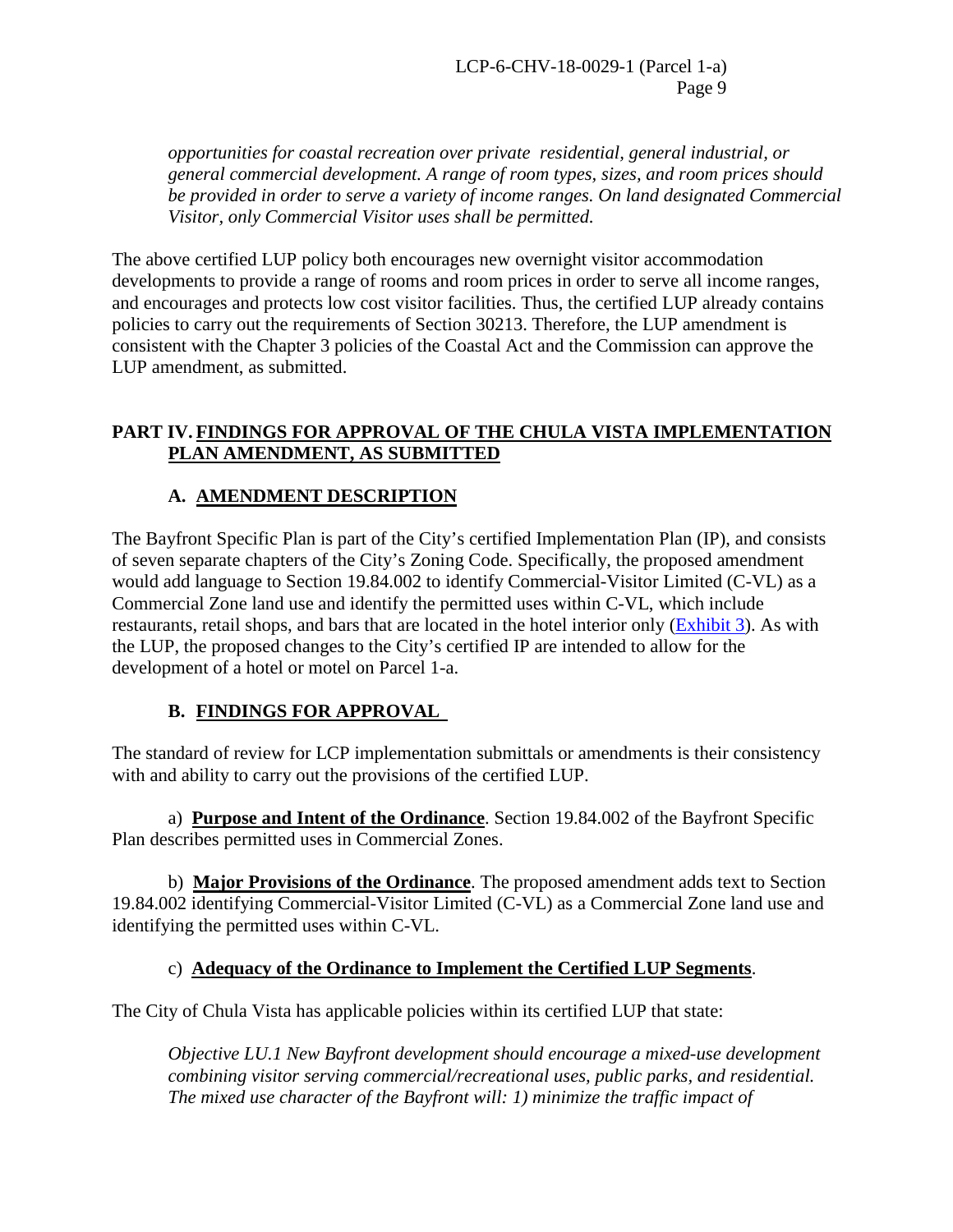*development on the surrounding roadway system by splitting the peak hour traffic between trip origins and destinations; and 2) significantly expand public access and use of the Bayfront.* 

*Objective LU.5.5 Lower cost visitor and recreational facilities shall be protected, encouraged, and, where feasible, provided.* 

*Policy LU.5.5.A Visitor Commercial designated land that supports visitor serving commercial land uses and activities, such as hotels/motels, entertainment attractions, restaurants, and shopping within the City of Chula Vista shall be encouraged and provided. Visitor serving commercial areas have been and shall be designated in the vicinity of primary coastal access routes, particularly in proximity to the bay. Development standards for the Visitor Commercial designation shall encourage pedestrian activity through the design and location of building frontages and parking provisions. Visitor serving commercial uses shall fit the character and scale of the surrounding community.* 

*Policy LU.5.5.E Lower cost visitor and recreational facilities shall be protected, encouraged and provided where feasible. Priority shall be given to the development of visitor serving and commercial recreational facilities designed to enhance public opportunities for coastal recreation over private residential, general industrial, or general commercial development. A range of room types, sizes, and room prices should be provided in order to serve a variety of income ranges. On land designated Commercial Visitor, only Commercial Visitor uses shall be permitted.*

*Policy LU.5.5.G Where a new hotel or motel development would consist of entirely high cost overnight accommodations, after thorough consideration of a supply/demand analysis within the Chula Vista Bayfront Master Plan and South Bay area, in-lieu fees or comparable mitigation may be required as a condition of approval for a coastal development permit, to ensure a range of overnight accommodations are provided within the Chula Vista Bayfront Master Plan and South Bay area. High cost is defined as those hotels with daily room rates 25% higher than the statewide average for coastal areas.* 

*The mitigation payment would be to provide funding for the establishment of lower cost overnight visitor accommodations within the City of Chula Vista or South Bay coastal area. The monies and accrued interest shall be used for the above-stated purpose, in consultation with the CCC Executive Director. Any development funded by this account will require review and approval by the Executive Director of the Coastal Commission and a coastal development permit.* 

*Policy LU.5.5.H: If removal or conversion of lower or moderate cost overnight accommodations is proposed in the City's coastal zone, the inventory shall be replaced with units that are of comparable cost with the existing units to be removed or converted. The City shall proactively work with hotel/motel operators and offer incentives to maintain and renovate existing properties.*